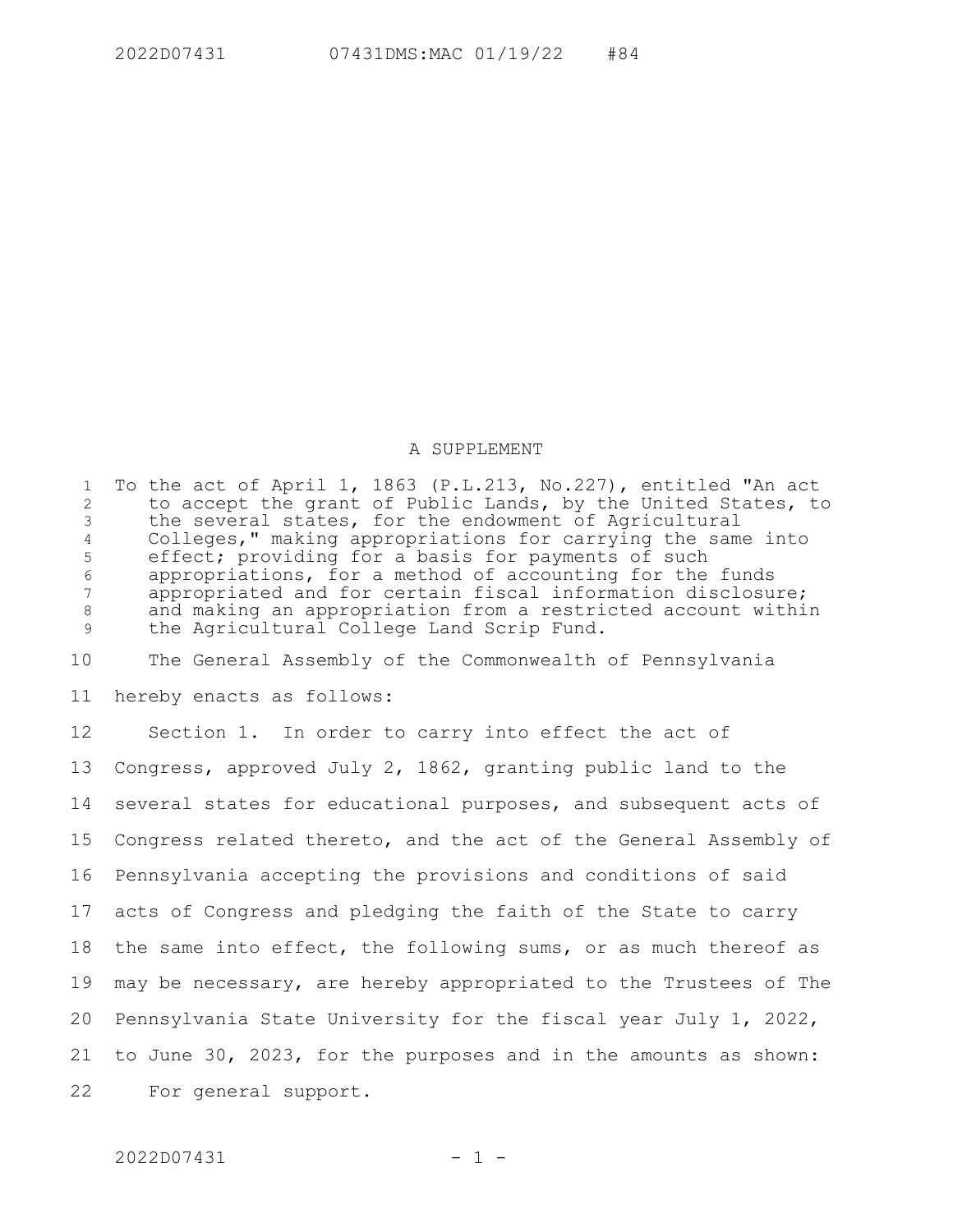State appropriation............................. \$254,201,000 For Pennsylvania College of Technology. State appropriation............................. \$28,073,000 Section 2. Payments to The Pennsylvania State University on account of the appropriations for all items as provided in section 1 shall be made on the basis of costs during the fiscal year. 1 2 3 4 5 6 7

Section 3. (a) Payments to The Pennsylvania State University of the appropriations provided in section 1 shall be made monthly during the fiscal year. 8 9 10

(b) Such monthly payments shall be made in accordance with the provisions of section 2 on the basis of estimated costs. The estimate of costs shall be submitted by The Pennsylvania State University to the Secretary of Education, the General Assembly and the State Treasurer not later than 30 days prior to the date on which such payment is to be made. 11 12 13 14 15 16

Section 4. (a) The Pennsylvania State University shall apply the money appropriated by this act only for such purposes as are permitted in this act and shall at all times maintain proper records showing the application of such money. Not later than 120 days after the close of the fiscal year to which this act relates, The Pennsylvania State University shall file, with the Secretary of Education, the General Assembly and the Auditor General of the Commonwealth, a statement setting forth the amounts and purposes of all expenditures made from money appropriated by this act and other university accounts during said fiscal year, as provided in section 2, used as a basis for receipt of any appropriation during said fiscal year. 17 18 19 20 21 22 23 24 25 26 27 28

(b) Such statement of expenditures and costs shall be reviewed by the Auditor General of the Commonwealth, and he 29 30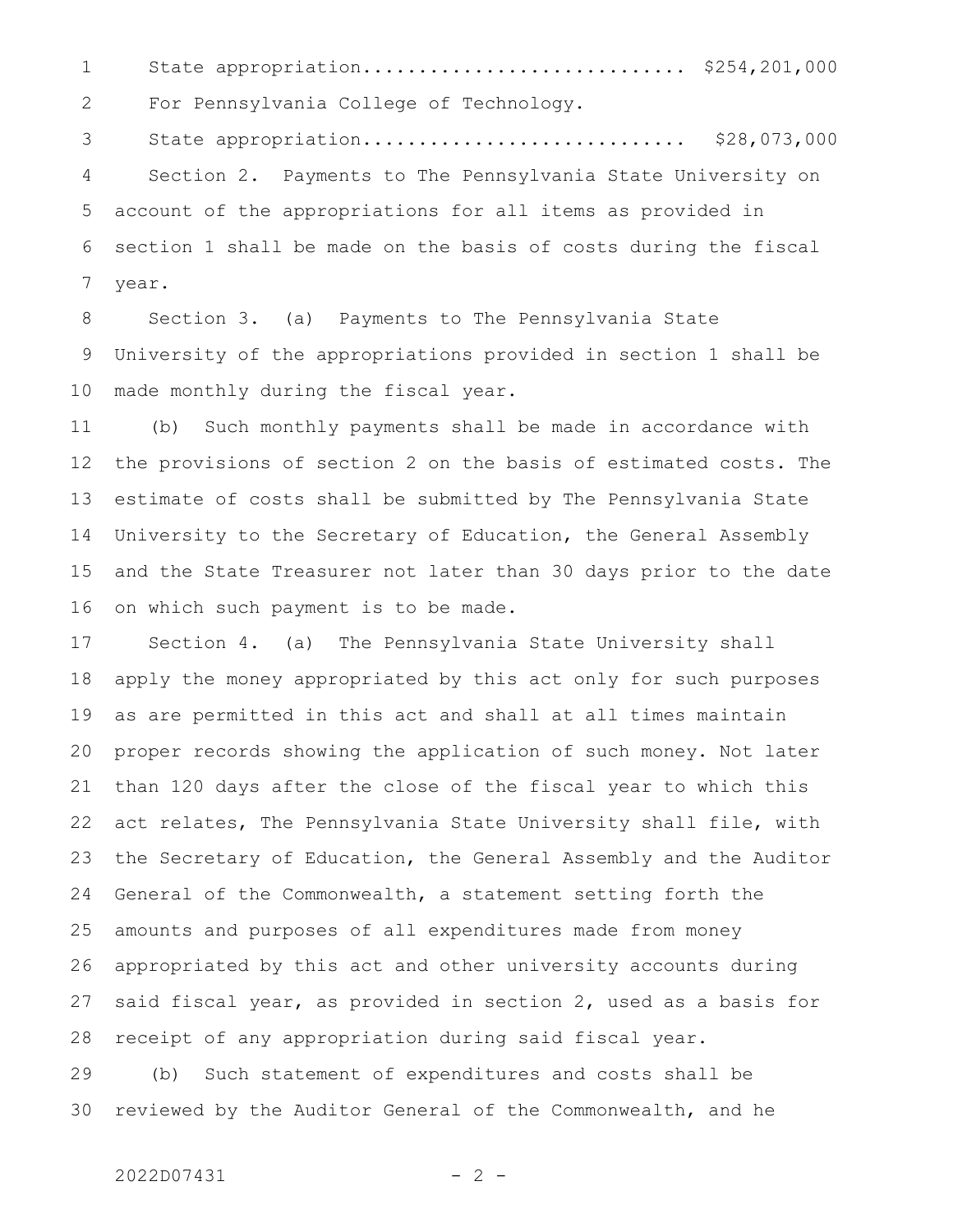shall have the right, in respect to the money appropriated by this act, to audit and disallow expenditures made for purposes not permitted by this act and to cause such sums to be recovered and paid by The Pennsylvania State University to the State Treasurer. In respect to expenditures made by the university from money other than that appropriated by this act, the Auditor General shall have the right to review only, and he shall file annually with the General Assembly such information concerning such expenditures as the General Assembly or any of its committees may require. 1 2 3 4 5 6 7 8 9 10

Section 5. The Pennsylvania State University shall provide full, complete and accurate information as may be required by the Department of Education or the chairperson or minority chairperson of the Appropriations Committee of the Senate or the chairperson or minority chairperson of the Appropriations Committee of the House of Representatives. 11 12 13 14 15 16

Section 6. The Pennsylvania State University shall present and report its financial statements required under the provisions of this act in accordance with: the generally accepted accounting principles as prescribed by the National Association of College and University Business Officers, the American Institute of Certified Public Accountants, or their successors, or by any other recognized authoritative body; the "Commonwealth of Pennsylvania Budget Instructions for the State System of Higher Education, State-Related Universities and Non-State-Related Colleges and Universities"; and, the financial reporting policies and standards promulgated by the Federal Government and by the Commonwealth of Pennsylvania that apply to The Pennsylvania State University. 17 18 19 20 21 22 23 24 25 26 27 28 29

Section 7. The money of the restricted account within the 30

## $2022D07431$  - 3 -